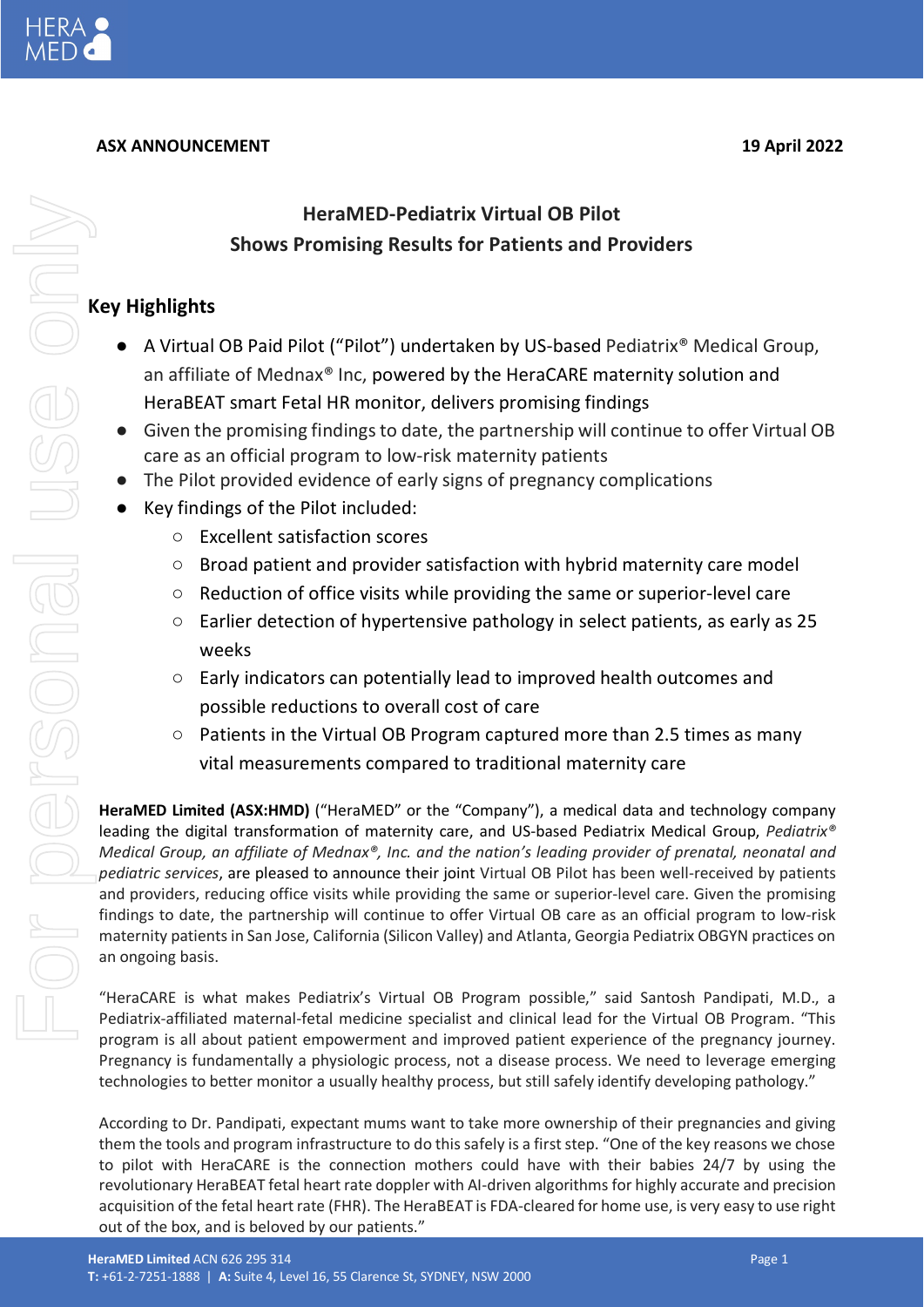For personal use only 

The Pilot, which took place in Pediatrix's San Jose and Atlanta practices, aimed to shift the care model from the traditional ~12-14 in-office visits to a hybrid model of in-office and telemedicine visits coupled with remote patient monitoring. Goals included evaluating the patient and provider experience, as well as demonstrating non-inferiority of care, and patient and provider willingness to evolve how they receive and provide care. Patients were given access to connected devices, including HeraMED's HeraBEAT fetal doppler, a blood pressure cuff and a scale. Participating patients were tasked to take their vitals, measure their emotional health and read gestational age-specific educational content from the Mayo Clinic. Data was uploaded in real time to the powerful HeraCARE clinician-facing population management dashboard.

"Our expectant mums and their support networks embrace technology and strongly desire selfempowerment over their care," said Dr. Pandipati. "Providers enjoy the safety net of increased data monitoring and the ability to reduce in-office visits. HeraCARE is the way we can fundamentally reimagine how we deliver care. It's safe and enjoyable for providers and for patients, and is a great example of how we can use emerging technology to deliver better quality, safer and more personalized care."

Patients reported excellent satisfaction scores of 4.3 out of 5, while both patients and providers reported satisfaction with the connected care model. Outcomes were equal or superior to standard care model outcomes in preliminary analysis.

"We have seen incredible patient and provider satisfaction ratings through the pilot, including extra high marks from providers in the patient safety category," said Dr. Pandipati. "We're really proud and excited about that. Thanks to HeraCARE, patients in the Virtual OB Program captured more than 2.5 times as many vital measurements compared to patients who participated in traditional maternity care. In several cases, and very exciting to me, is that we were actually able to detect early signs of impending preeclampsia, both antenatally and postnatally, before the care teams made official diagnoses."

Additional early signs of pregnancy complications have been analysed retrospectively, and HeraMED believes they will be able to provide substantial benefit to expectant mothers and providers as the program scales. For example, preliminary analysis showed earlier detection of hypertensive pathology in select patients (both prenatal and postpartum), as early as 25 weeks.

"Early indicators like these can potentially lead to significant improvement in the wellbeing of the baby and mother, and potentially lead to improved health outcomes and possible reductions to overall cost of care," said Dr. Pandipati.

HeraCARE prenatal and postpartum care plans were collaboratively designed by Dr. Pandipati and HeraMED engineers to reflect the latest American College of Obstetrics and Gynecology (ACOG) guidelines. Patients and care teams were immediately notified by HeraCARE's smart messaging system if any measurement fell outside the "normal" range and were given tangible actions to take.

Patients reported feeling "very cared for" and "connected," and appreciated the follow-up and accountability put in place by the program. One patient said, "I love that I can hear my baby's heartbeat whenever I want; it gives me peace of mind. The program is really convenient, and I appreciate that I don't have to go into the office for all appointments." Another spoke of her history of hypertension saying, "being able to monitor my blood pressure and other vitals [from home] has really helped me feel calm in my pregnancy." Many others reported cost savings in childcare, gas and time spent away from home and work.

"We have so enjoyed bringing this program to life with the Pediatrix team," said David Groberman, CEO and cofounder of HeraMED. "We believe care provider partners like Pediatrix are instrumental in shifting the prenatal care model. We look forward to continuing to grow this relationship and to deliver this innovative care model to more and more expectant mothers."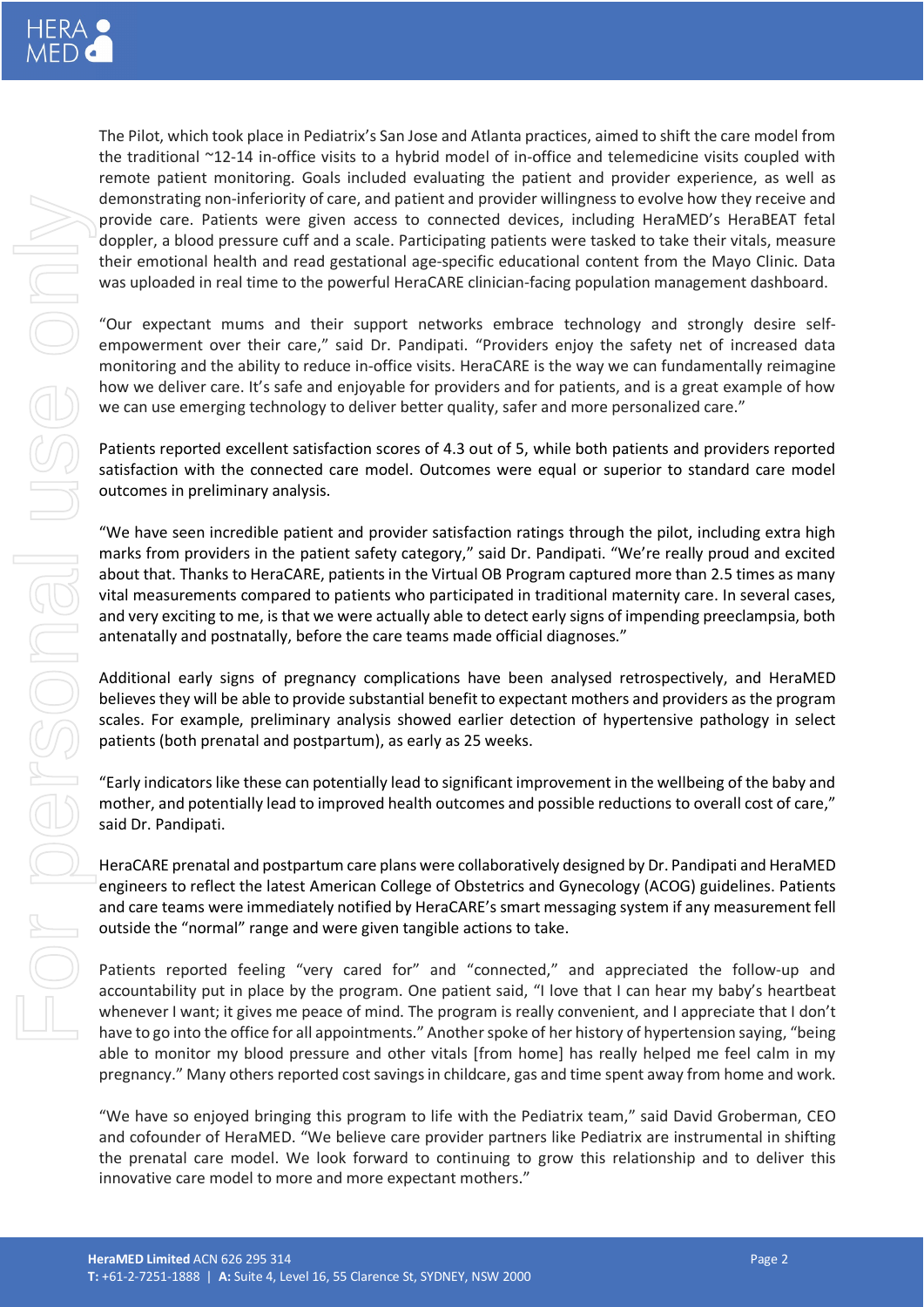

The collaboration plans to enhance the program with additional personalized care plans, including one for postpartum care, which launched in January. Patients who recently gave birth have transitioned to the postpartum model, which focuses on blood pressure monitoring, mental health, and timely educational content.

Plans are also in discussion to decrease appointments by making select visits optional or removing them altogether due to the quality of the remote monitoring data. This approach to care has been clinically validated and published, and is in line with recent efforts by ACOG, the Kaiser Family Foundation, The Mayo Clinic, and others to re-think the traditional prenatal care model. With more frequent remote measurements and monitoring plus smart messages, patients do not need all 12-14 visits. This shift will save the patient and provider time and costs, as well as increase satisfaction. Enhancements like this support the shared vision to continue to evolve and enhance maternity care delivery.

For more on Pediatrix's Virtual OB program, powered by HeraCARE, visit the [website.](https://www.mednax.com/virtualob/) For more about HeraCARE, visit the [website.](https://heracare.co/) For more on HeraMED, visit the [website.](https://hera-med.com/)

**-ENDS-**

This announcement has been authorised by the Board of HeraMED Limited.

## **For further information, please contact:**

| <b>HeraMED Limited</b> |                          | <b>Media Enquiries</b>            |
|------------------------|--------------------------|-----------------------------------|
| CEO and Co-Founder     | <b>Company Secretary</b> | The Capital Network               |
| David Groberman        | Jonathan Hart            | Julia Maguire                     |
| M: +972-52-6991188     | $T: +61-2-7251-1888$     | M: +61-2-8999-3699                |
| E: David@hera-med.com  | E: Jonathan@hera-med.com | E: julia@thecapitalnetwork.com.au |

### **About HeraMED Limited (ASX:HMD):**

HeraMED is an innovative medical data and technology company leading the digital transformation of maternity care by revolutionising the prenatal and postpartum experience with its hybrid maternity care platform. HeraMED offers a proprietary platform that utilises hardware and software to reshape the Doctor/Patient relationship using its clinically validated in-home foetal and maternal heart rate monitor, HeraBEAT, cloud computing, artificial intelligence and big data.

### **About HeraCARE**

The Company's proprietary offering, HeraCARE, has been engineered to offer a fully integrated maternal health ecosystem designed to deliver better care at a lower cost, ensure expectant mothers are engaged, informed and well-supported, allow healthcare professionals to provide the highest quality care and enable early detection and prevention of potential risks.

### **About Mednax**

Mednax, Inc. is a national medical group comprised of the nation's leading providers of physician services practicing under the Pediatrix® brand. Pediatrix-affiliated clinicians are committed to providing coordinated, compassionate and clinically excellent services to women, babies and children across the continuum of care, both in hospital settings and office-based practices. Specialties include obstetrics, maternal-foetal medicine and neonatology complemented by 18 pediatric subspecialties, as well as a newly expanded area of primary and urgent care clinics. The group's high-quality, evidence-based care is bolstered by investments in research, Function the information of methods and the initiative provides the company was found or entropy the company was found in the company was found in the company was found in the company was found in the company was found in